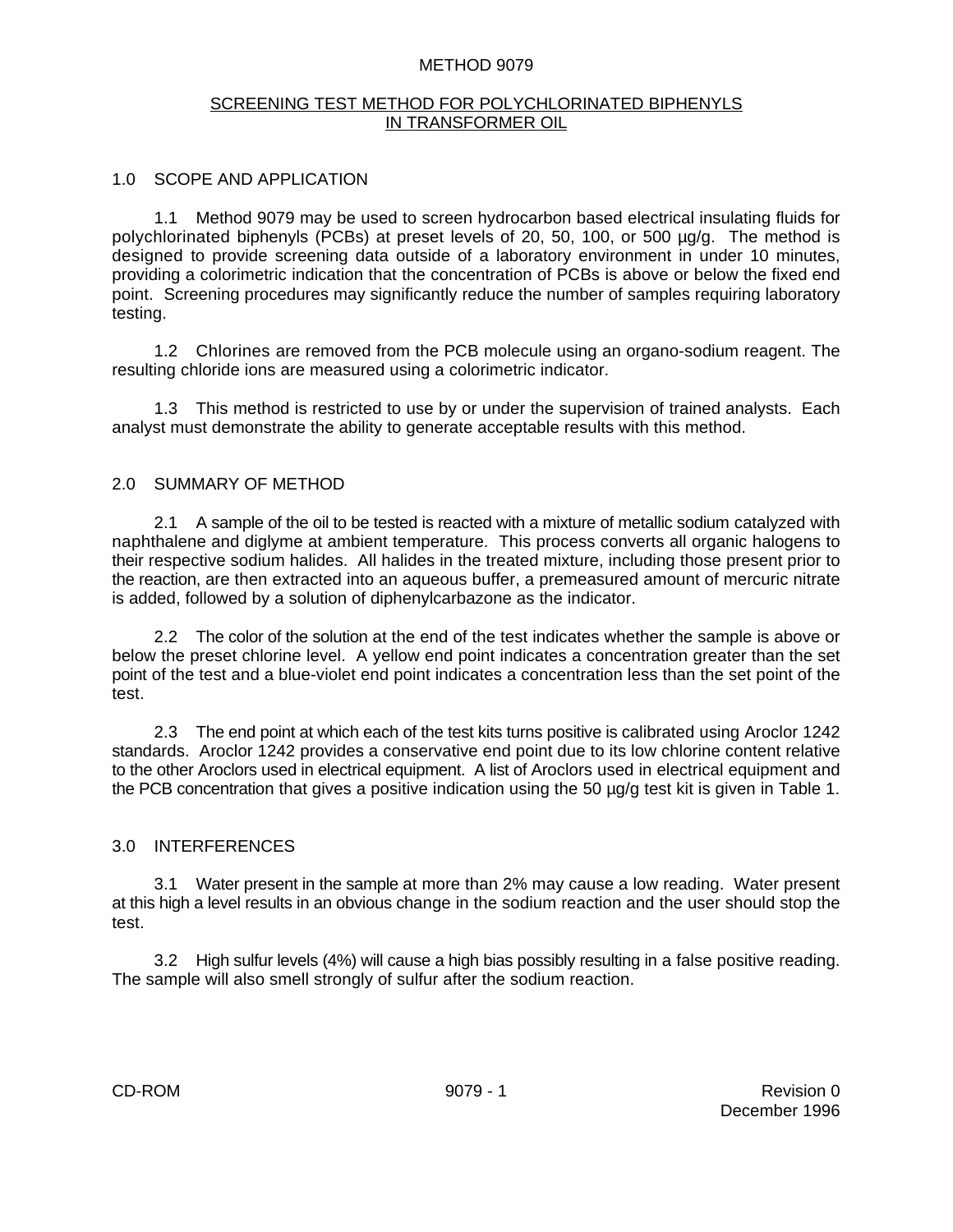3.3 Any chlorine contained in the sample will be measured as PCB possibly resulting in a false positive if the total non-PCB chlorine concentration in the sample is greater than the preset end point for the kit.

### 4.0 APPARATUS AND MATERIALS

Colorimetric test kit: Clor-N-Oil® (Dexsil Corporation, One Hamden Park Drive, Hamden, CT), or equivalent. Each commercially available test kit will supply or specify the apparatus and materials necessary for successful completion of the test. Reagents should be labeled with appropriate expiration dates.

### 5.0 REAGENTS

Each commercially available test kit will supply or specify the reagents necessary for successful completion of the test.

### 6.0 SAMPLE COLLECTION, PRESERVATION, AND HANDLING

6.1 See the introductory material to this chapter, Organic Analytes, Section 4.1.

6.2 Oil samples may be contaminated, and should therefore be considered hazardous and handled accordingly. All samples should be collected using a sampling plan that addresses the considerations discussed in Chapter Nine.

#### 7.0 PROCEDURE

Follow the manufacturer's instructions for the test kit being used. Those test kits used must meet or exceed the performance specifications indicated in Tables 1-4.

CAUTION: Some of the reagents used with this testing procedure contain flammable solvents, dilute acids, and metallic sodium. Wear gloves and safety glasses while performing test. Read all MSDS and warnings included with the kit before starting testing procedure.

WARNING: Mercury waste must be properly disposed.

#### 8.0 QUALITY CONTROL

8.1 Follow the manufacturer's instructions for quality control procedures specific to the test kit used. Additionally, guidance provided in Chapter One should be followed.

8.2 Use of replicate analyses, particularly when results indicate concentrations near the action level, is recommended to refine information gathered with the kit.

8.3 Method 9079 is intended for field or laboratory use. The appropriate level of quality assurance should accompany the application of this method to document data quality.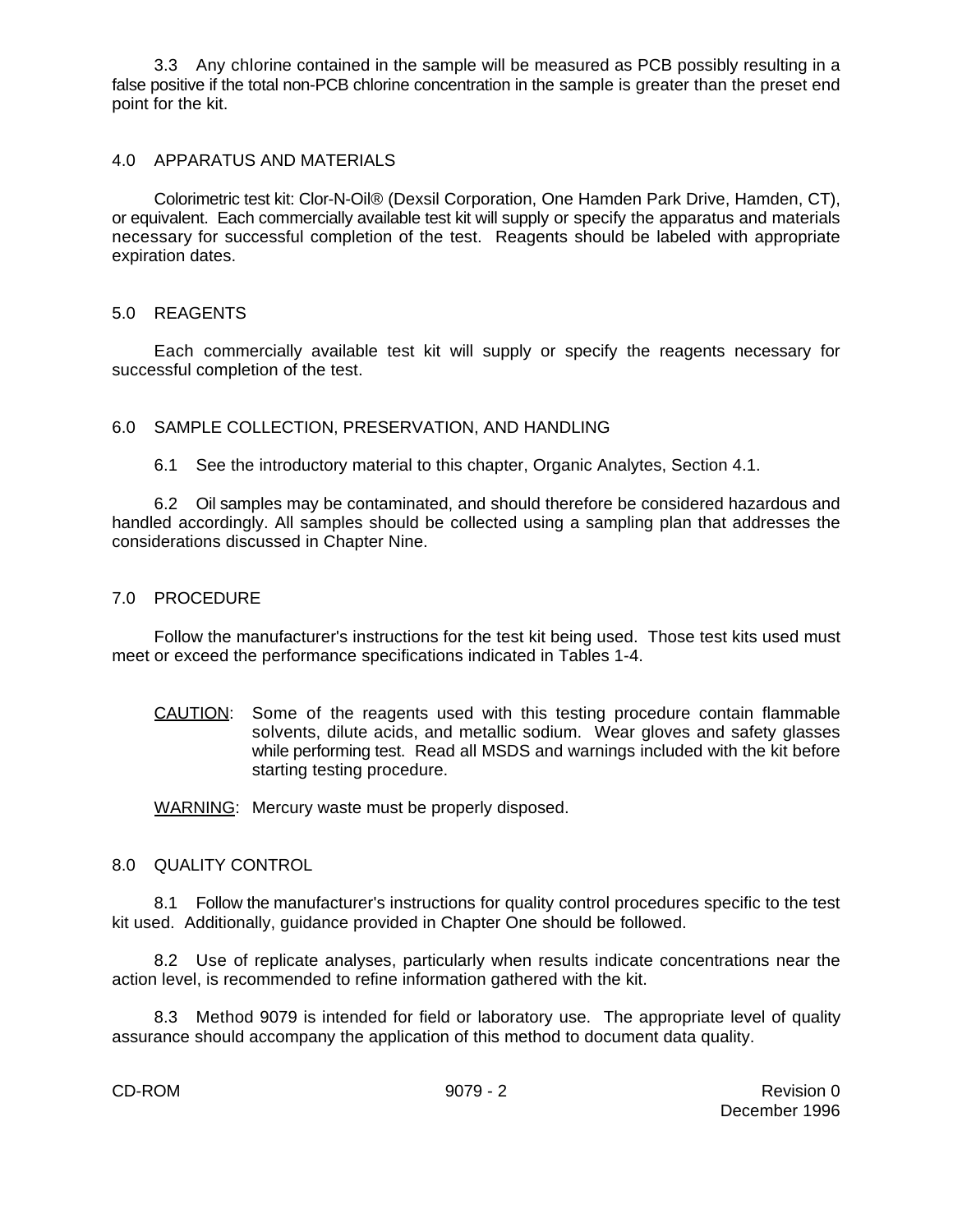9.1 A double blind study was conducted using the Clor-N-Oil 50 on 6 spiked transformer oil samples. The spiking concentrations were chosen to be identical to those from three sets of the EPA's Water Pollution (WP) Performance Evaluation Program. They were made in Shell Diala A electrical insulating fluid at the concentrations listed in Table 1.

9.1.1 A total of 38 operators participated in the test, 10 of whom had prior experience with the test method, and 27 of whom had no prior experience using the kits, and 1 of whom had viewed a test demonstration before running the test themselves. This distribution of operators was chosen to verify the robust nature of the method in light of the vast range of experience typical of users in the field.

9.1.2 Each operator was given six random samples containing an unknown concentration of PCBs. Operators recorded their results as greater than or less than 50 µg/g. Only after all of the tests were run were the data collected and compared with the known values.

9.1.3 Out of the 228 tests run, 4 were invalid due to spillage of reagents or improper kit operation resulting in an incomplete test. The test data are presented in Table 2. From these data, it is evident that there is a much higher likelihood of obtaining a false positive reading than a false negative.

9.1.4 The expected certainties estimated from these data are presented in Table 3. The likelihood of obtaining a false positive approaches 90% at 90% of the action level. This reflects the conservative design of the test. At the action level of 50 ug/g, nearly 99% of the samples would be identified correctly as containing 50  $\mu$ g/g of PCB or greater. These results represent errors due to all sources and therefore represent real world performance of the method by field personnel.

9.1.5 For samples containing 45 µg/g, 37 of 41 gave results >50 ppm.

9.2 The real world performance was investigated in detail by Utah Power & Light Company. They tested the insulating fluid from approximately 200,000 pieces of electrical equipment with the Clor-N-Oil 50 test kit in order to classify them as either PCB or non-PCB (i.e., containing more or less than 50 µg/g). Each piece of equipment was tested once with the test kit. A random sample of 937 of the Clor-N-Oil negatives were tested by Gas Chromatography to confirm the results. The results from the testing are summarized in Table 4. The false negative rate predicted from the data is less than 1% (0.65%). This means that a transformer can be classified as non-PCB with greater than 99% confidence.

## 10.0 REFERENCES

- 1. Finch, S.; Lynn, T.B; Lynn T.D.; and Scott, R.P.W., Which Method is the Most Reliable in the Field, EPRI PCB seminar Proceedings October 1991.
- 2. Mills, David W.; and Rhoads, Kirt W., Clor-N-Oil Test Kit as a PCB Screening Tool 1985. EPRI PCB Seminar Proceedings March 1986. EPRI CS/EA/EL-4480 Product 2028.
- 3. Rhoads, Kirt W., Clor-N-Oil Test Kit as a Risk Management Tool An Update 1987. EPRI PCB Seminar Proceedings December 1987.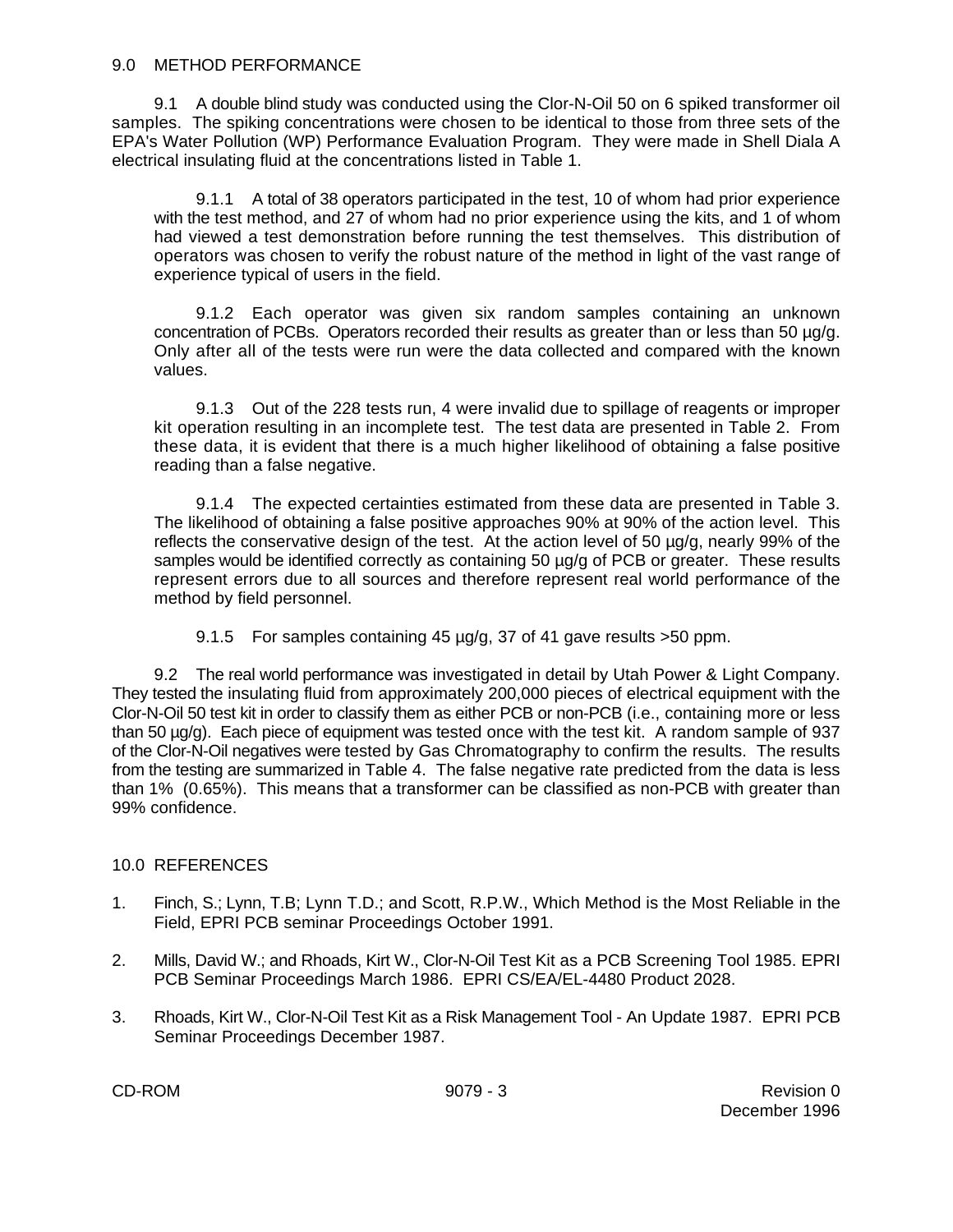TABLE 1

| <b>SPIKING CONCENTRATIONS FOR Clor-N-Oil</b><br>PCB Concentrations in Shell Diala A |                |  |  |
|-------------------------------------------------------------------------------------|----------------|--|--|
| Aroclor<br>Concentration                                                            |                |  |  |
| 1242                                                                                | $21.2 \mu g/g$ |  |  |
| 1242                                                                                | 45.0 µg/g      |  |  |
| 1254                                                                                | $26.3 \mu g/g$ |  |  |
| 1254                                                                                | 50.0 µg/g      |  |  |
| 1260                                                                                | $8.2 \mu g/g$  |  |  |
| 1260                                                                                | $50.0 \mu g/g$ |  |  |

|--|

| ESTIMATED ERROR RATES FOR Clor-N-Oil 50 |                                          |                                          |  |  |
|-----------------------------------------|------------------------------------------|------------------------------------------|--|--|
| <b>PCB Concentration</b><br>$\mu$ g/g   | <b>Expected False</b><br>Positive Rate % | <b>Expected False</b><br>Negative Rate % |  |  |
|                                         | <3                                       |                                          |  |  |
| 21                                      | 2.8                                      |                                          |  |  |
| 26                                      | 35                                       |                                          |  |  |
| 45                                      | 88                                       |                                          |  |  |
|                                         |                                          | 1.4                                      |  |  |

TABLE 3

| GC RETEST RESULTS OF 930 NEGATIVES CLASS INTERVAL (µg/g) |                                                                                        |    |     |     |     |     |     |  |  |
|----------------------------------------------------------|----------------------------------------------------------------------------------------|----|-----|-----|-----|-----|-----|--|--|
|                                                          | $1000+$<br>26-46<br>1-5<br>$6 - 15$<br>47-99<br>16-25<br>100-475<br>476-999<br>$0 - 1$ |    |     |     |     |     |     |  |  |
| Number                                                   | 768                                                                                    | 93 | 48  | 5   | 10  |     | っ   |  |  |
| Percent                                                  | 82.6                                                                                   | 10 | 5.2 | 0.5 | 1.1 | 0.3 | 0.3 |  |  |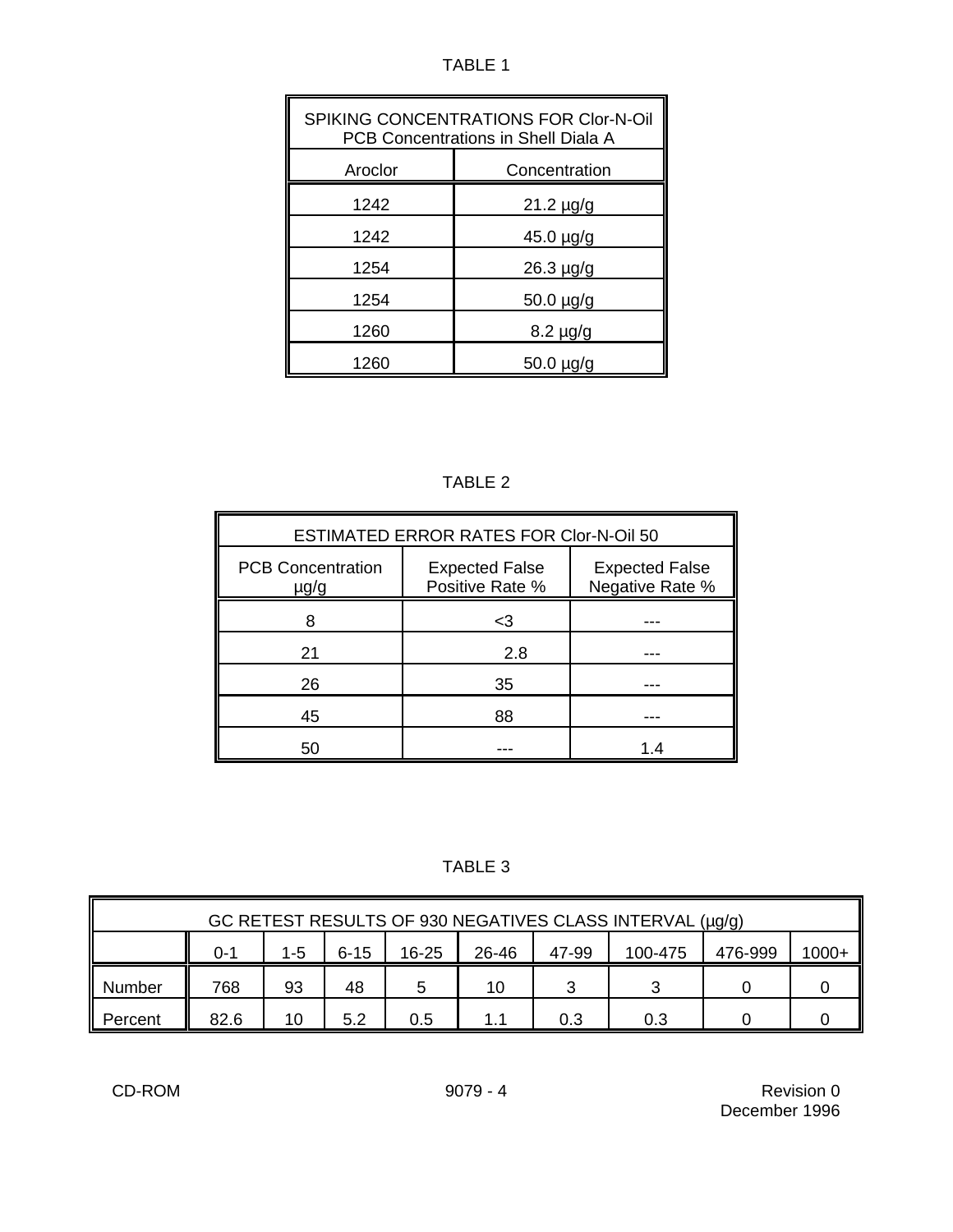# TABLE 4

# TEST RESULTS FOR Clor-N-Oil 50 STUDY

| Sample<br>ID             | Concentration<br>PCB (µg/g) | Aroclor | <b>Field Test Result</b><br>$(\mu g/g)$ |
|--------------------------|-----------------------------|---------|-----------------------------------------|
| 1                        | 50                          | 1254    | >50                                     |
| $\overline{2}$           | 26.3                        | 1254    | $50$                                    |
| 3                        | 50                          | 1260    | <b>NA</b>                               |
| $\overline{\mathcal{A}}$ | 45                          | 1242    | >50                                     |
| 5                        | 21                          | 1242    | $50$                                    |
| 6                        | 8.2                         | 1260    | $50$                                    |
| 7                        | 21                          | 1242    | $50$                                    |
| 8                        | 45                          | 1242    | $50$                                    |
| 9                        | 26.3                        | 1254    | $50$                                    |
| 10                       | 50                          | 1254    | >50                                     |
| 11                       | 8.2                         | 1260    | $50$                                    |
| 12                       | 50                          | 1260    | >50                                     |
| 13                       | 26.3                        | 1254    | $50$                                    |
| 14                       | 45                          | 1242    | >50                                     |
| 15                       | 8.2                         | 1260    | $50$                                    |
| 16                       | 45                          | 1242    | >50                                     |
| 17                       | 50                          | 1260    | >50                                     |
| 18                       | 50                          | 1254    | >50                                     |
| 19                       | 8.2                         | 1260    | $50$                                    |
| 20                       | 26.3                        | 1254    | $50$                                    |
| 21                       | 45                          | 1242    | >50                                     |
| 22                       | 21                          | 1242    | $50$                                    |
| 23                       | 45                          | 1242    | $50$                                    |
| 24                       | 50                          | 1260    | >50                                     |
| 25                       | 21                          | 1242    | $50$                                    |
| 26                       | 50                          | 1260    | >50                                     |
| 27                       | 50                          | 1254    | >50                                     |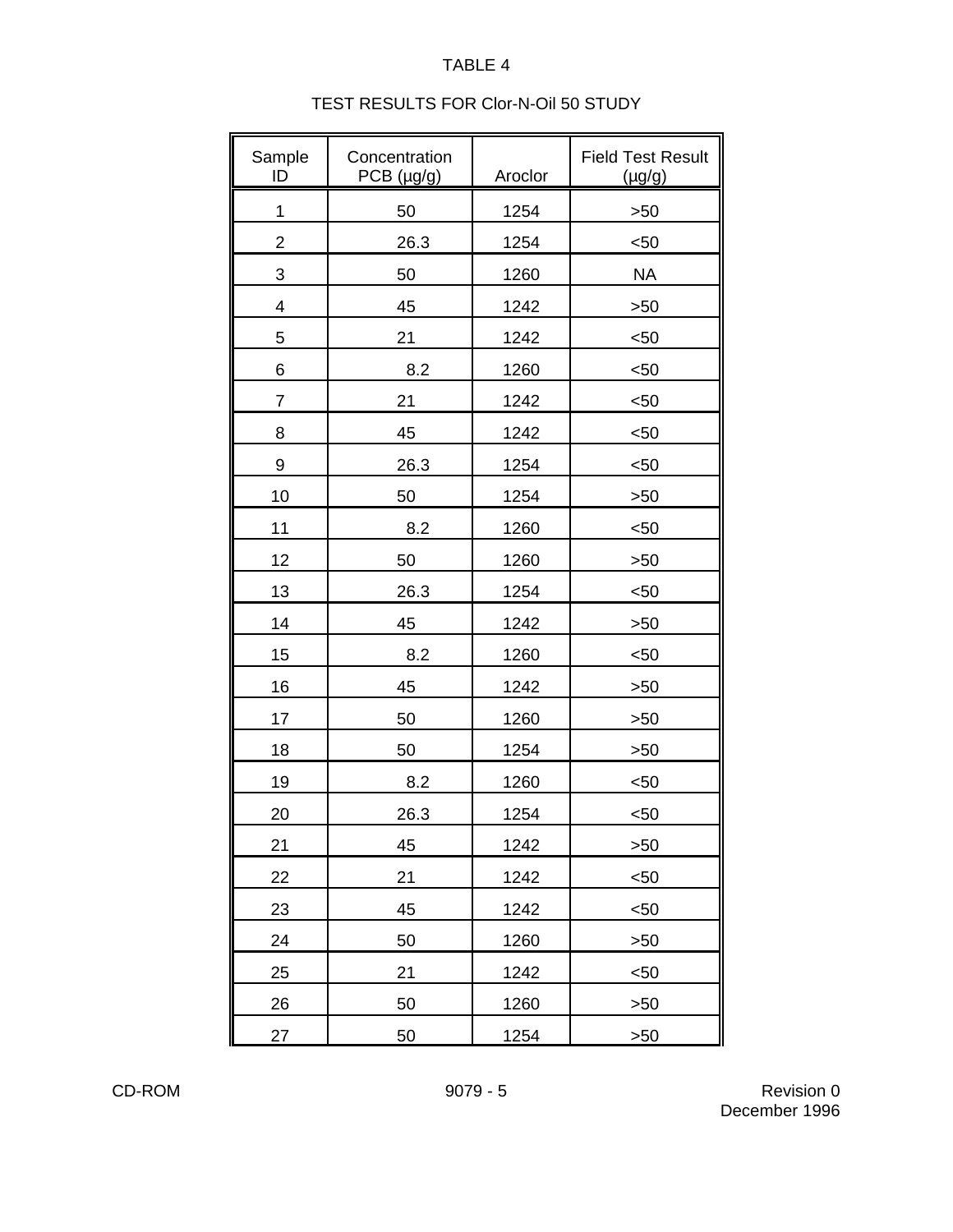TABLE 4 (cont.)

| Sample<br>ID | Concentration<br>$PCB$ ( $\mu$ g/g) | Aroclor | <b>Field Test Result</b><br>$(\mu g/g)$ |
|--------------|-------------------------------------|---------|-----------------------------------------|
| 28           | 21                                  | 1242    | $50$                                    |
| 29           | 45                                  | 1242    | >50                                     |
| 30           | 50                                  | 1254    | >50                                     |
| 31           | 8.2                                 | 1260    | $50$                                    |
| 32           | 50                                  | 1254    | >50                                     |
| 33           | 50                                  | 1260    | >50                                     |
| 34           | 50                                  | 1254    | >50                                     |
| 35           | 45                                  | 1242    | >50                                     |
| 36           | 26.3                                | 1254    | $50$                                    |
| 37           | 50                                  | 1254    | >50                                     |
| 38           | 26.3                                | 1254    | $50$                                    |
| 39           | 50                                  | 1260    | >50                                     |
| 40           | 21                                  | 1242    | $50$                                    |
| 41           | 50                                  | 1260    | >50                                     |
| 42           | 8.2                                 | 1260    | $50$                                    |
| 43           | 26.3                                | 1254    | $50$                                    |
| 44           | 8.2                                 | 1260    | $50$                                    |
| 45           | 21                                  | 1242    | $50$                                    |
| 46           | 26.3                                | 1254    | $50$                                    |
| 47           | 8.2                                 | 1260    | $50$                                    |
| 48           | 21                                  | 1242    | $50$                                    |
| 49           | 50                                  | 1260    | >50                                     |
| 50           | 50                                  | 1260    | >50                                     |
| 51           | 8.2                                 | 1260    | $50$                                    |
| 52           | 45                                  | 1242    | $50$                                    |
| 53           | 21                                  | 1242    | $50$                                    |
| 54           | 26.3                                | 1254    | $50$                                    |
| 55           | 21                                  | 1242    | $50$                                    |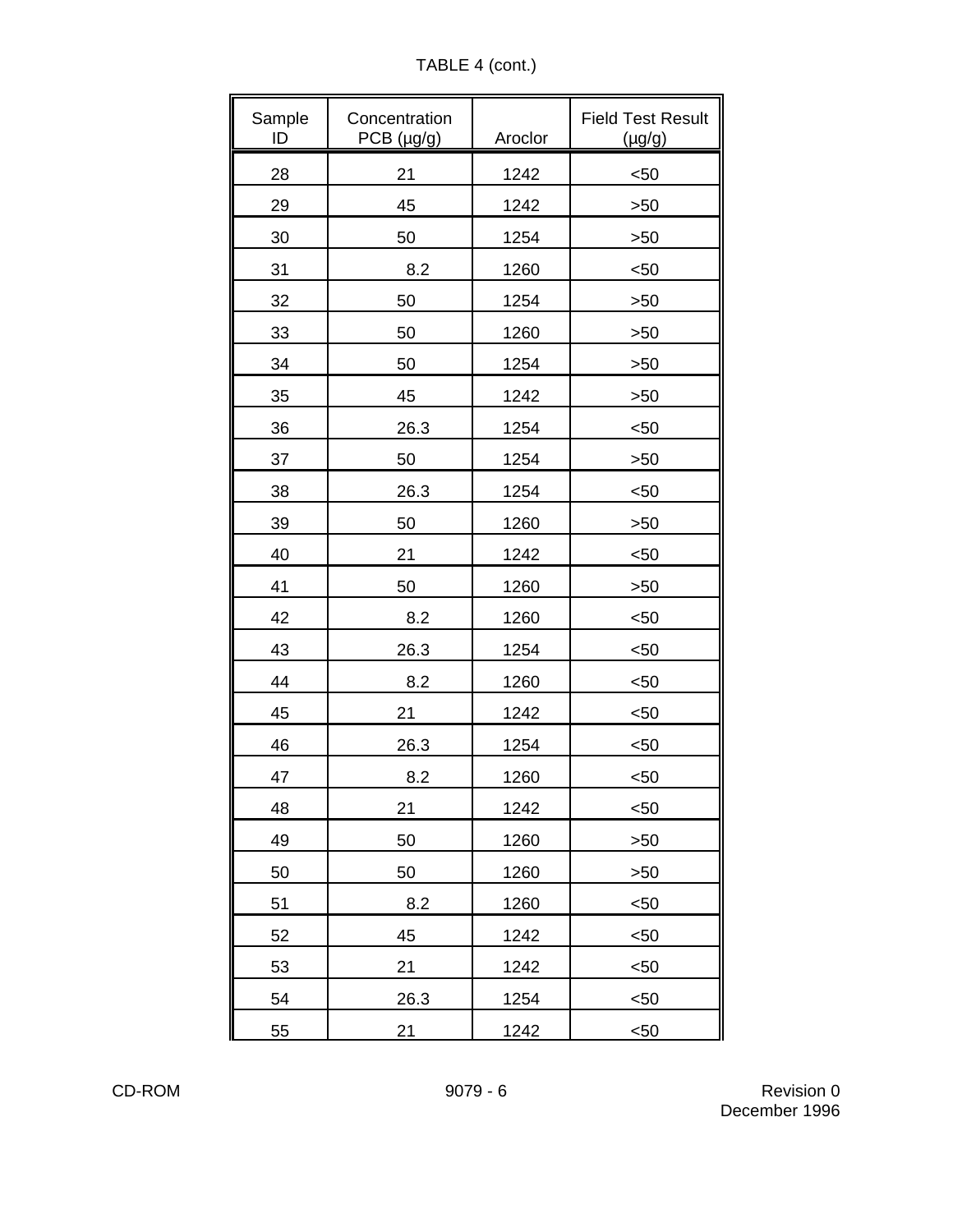TABLE 4 (cont.)

| Sample<br>ID | Concentration<br>PCB (µg/g) | Aroclor | <b>Field Test Result</b><br>$(\mu g/g)$ |
|--------------|-----------------------------|---------|-----------------------------------------|
| 56           | 45                          | 1242    | >50                                     |
| 57           | 8.2                         | 1260    | $50$                                    |
| 58           | 50                          | 1254    | >50                                     |
| 59           | 26.3                        | 1254    | >50                                     |
| 60           | 21                          | 1242    | $50$                                    |
| 61           | 8.2                         | 1260    | $50$                                    |
| 62           | 45                          | 1242    | >50                                     |
| 63           | 50                          | 1254    | >50                                     |
| 64           | 50                          | 1254    | >50                                     |
| 65           | 50                          | 1254    | >50                                     |
| 66           | 50                          | 1260    | >50                                     |
| 67           | 21                          | 1242    | $50$                                    |
| 68           | 50                          | 1260    | >50                                     |
| 69           | 50                          | 1260    | >50                                     |
| 70           | 45                          | 1242    | $50$                                    |
| 71           | 26.3                        | 1254    | $50$                                    |
| 72           | 21                          | 1242    | $50$                                    |
| 73           | 8.2                         | 1260    | $50$                                    |
| 74           | 8.2                         | 1260    | $50$                                    |
| 75           | 50                          | 1260    | >50                                     |
| 76           | 45                          | 1242    | $50$                                    |
| 77           | 45                          | 1242    | >50                                     |
| 78           | 21                          | 1242    | $50$                                    |
| 79           | 8.2                         | 1260    | $50$                                    |
| 80           | 50                          | 1254    | >50                                     |
| 81           | 50                          | 1254    | >50                                     |
| 82           | 26.3                        | 1254    | $50$                                    |
| 83           | 26.3                        | 1254    | $50$                                    |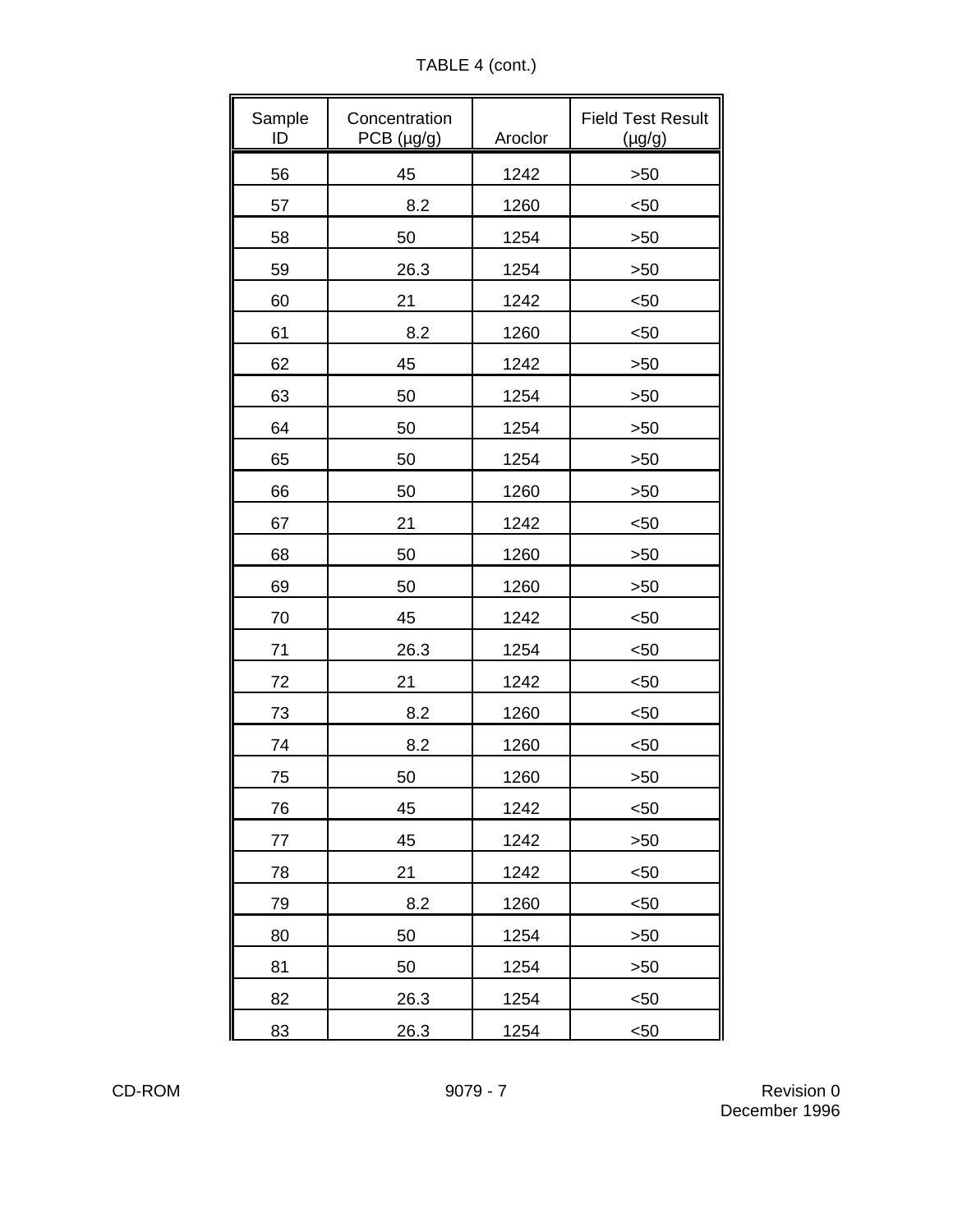TABLE 4 (cont.)

| Sample<br>ID | Concentration<br>PCB (µg/g) | Aroclor | <b>Field Test Result</b><br>$(\mu g/g)$ |
|--------------|-----------------------------|---------|-----------------------------------------|
| 84           | 26.3                        | 1254    | $50$                                    |
| 85           | 21                          | 1242    | $50$                                    |
| 86           | 26.3                        | 1254    | $50$                                    |
| 87           | 45                          | 1242    | >50                                     |
| 88           | 50                          | 1254    | >50                                     |
| 89           | 8.2                         | 1260    | $50$                                    |
| 90           | 50                          | 1260    | >50                                     |
| 91           | 45                          | 1242    | >50                                     |
| 92           | 8.2                         | 1260    | $50$                                    |
| 93           | 50                          | 1260    | >50                                     |
| 97           | 45                          | 1242    | >50                                     |
| 95           | 21                          | 1242    | $50$                                    |
| 96           | 50                          | 1254    | >50                                     |
| 97           | 45                          | 1242    | >50                                     |
| 98           | 45                          | 1242    | >50                                     |
| 99           | 45                          | 1242    | >50                                     |
| 100          | 26.3                        | 1254    | >50                                     |
| 101          | 50                          | 1260    | >50                                     |
| 102          | 26.3                        | 1254    | >50                                     |
| 103          | 26.3                        | 1254    | $50$                                    |
| 104          | 21                          | 1242    | $50$                                    |
| 105          | 26.3                        | 1254    | >50                                     |
| 106          | 50                          | 1260    | >50                                     |
| 107          | 8.2                         | 1260    | $50$                                    |
| 108          | 21                          | 1242    | $50$                                    |
| 109          | 26.3                        | 1254    | $50$                                    |
| 110          | 50                          | 1254    | >50                                     |
| 111          | 21                          | 1242    | $50$                                    |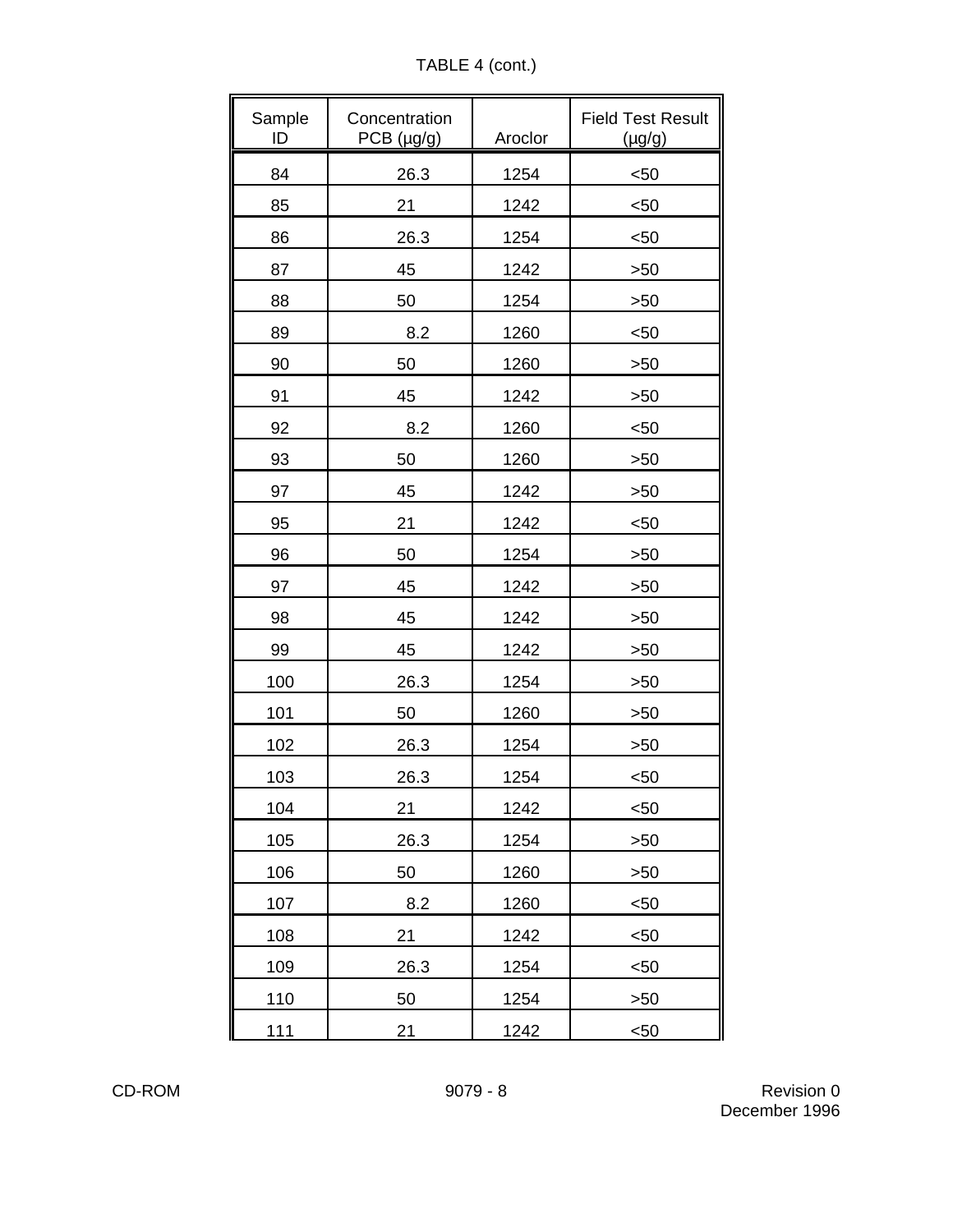TABLE 4 (cont.)

| Sample<br>ID | Concentration<br>PCB (µg/g) | Aroclor | <b>Field Test Result</b><br>$(\mu g/g)$ |
|--------------|-----------------------------|---------|-----------------------------------------|
| 112          | 45                          | 1242    | >50                                     |
| 113          | 26.3                        | 1254    | $50$                                    |
| 114          | 50                          | 1260    | >50                                     |
| 115          | 21                          | 1242    | $50$                                    |
| 116          | 21                          | 1242    | $50$                                    |
| 117          | 26.3                        | 1254    | $50$                                    |
| 118          | 8.2                         | 1260    | $50$                                    |
| 119          | 50                          | 1254    | >50                                     |
| 120          | 50                          | 1254    | >50                                     |
| 121          | 50                          | 1254    | >50                                     |
| 122          | 26.3                        | 1254    | >50                                     |
| 123          | 45                          | 1242    | >50                                     |
| 124          | 50                          | 1260    | >50                                     |
| 125          | 8.2                         | 1260    | $50$                                    |
| 126          | 50                          | 1254    | >50                                     |
| 127          | 8.2                         | 1260    | $50$                                    |
| 128          | 45                          | 1242    | >50                                     |
| 129          | 50                          | 1260    | >50                                     |
| 130          | 21                          | 1242    | $50$                                    |
| 131          | 26.3                        | 1254    | $50$                                    |
| 132          | 50                          | 1260    | >50                                     |
| 133          | 26.3                        | 1254    | $50$                                    |
| 134          | 45                          | 1242    | >50                                     |
| 135          | 26.3                        | 1254    | $50$                                    |
| 136          | 50                          | 1260    | >50                                     |
| 137          | 50                          | 1260    | >50                                     |
| 138          | 45                          | 1242    | >50                                     |
| 139          | 21                          | 1242    | $50$                                    |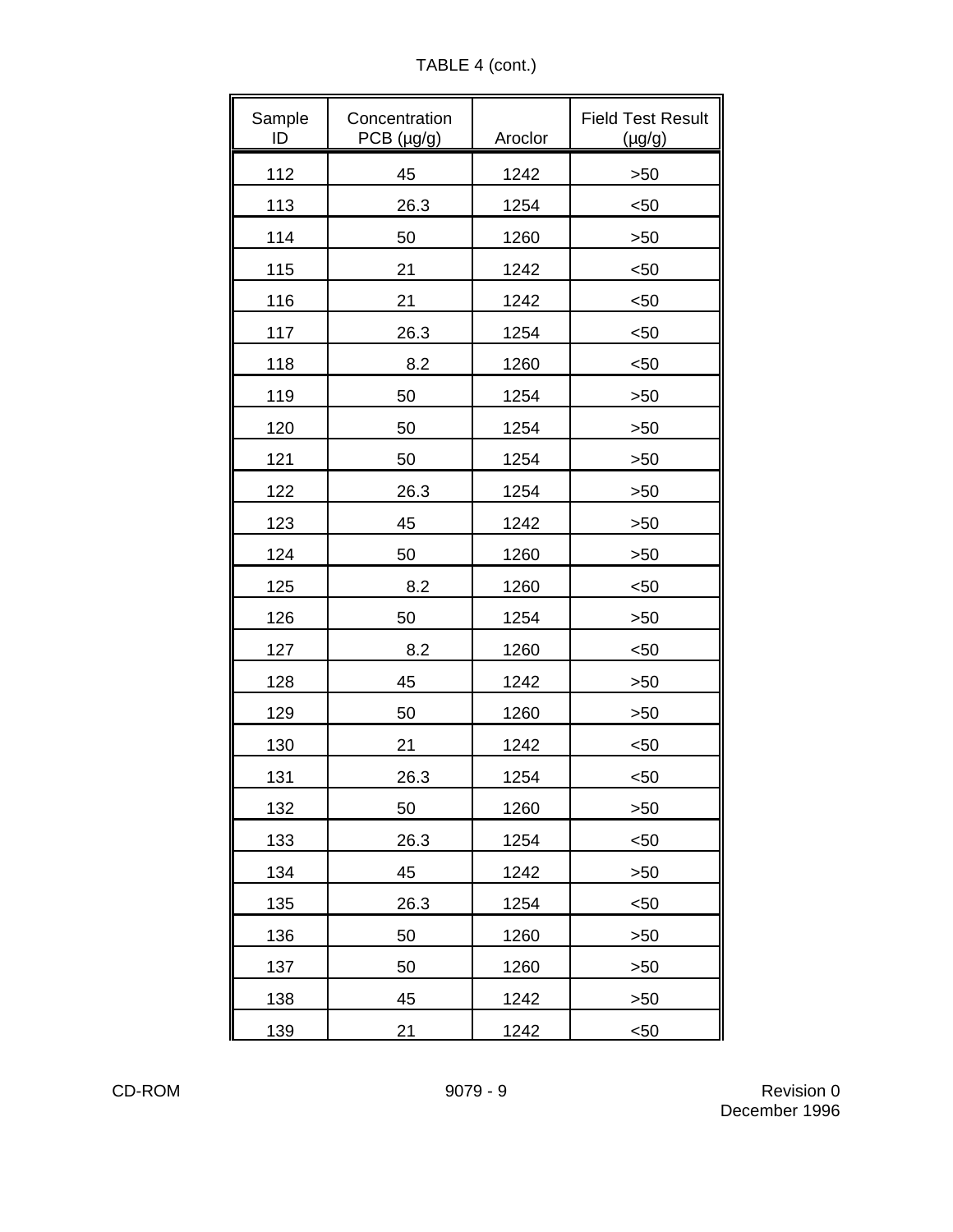TABLE 4 (cont.)

| Sample<br>ID | Concentration<br>PCB (µg/g) | Aroclor | <b>Field Test Result</b><br>(µg/g) |
|--------------|-----------------------------|---------|------------------------------------|
| 140          | 50                          | 1254    | >50                                |
| 141          | 8.2                         | 1260    | $50$                               |
| 142          | 8.2                         | 1260    | $50$                               |
| 143          | 50                          | 1260    | >50                                |
| 144          | 8.2                         | 1260    | $50$                               |
| 145          | 45                          | 1242    | >50                                |
| 146          | 8.2                         | 1260    | $50$                               |
| 147          | 26.3                        | 1254    | $50$                               |
| 148          | 21                          | 1242    | $50$                               |
| 149          | 8.2                         | 1260    | $50$                               |
| 150          | 21                          | 1242    | $50$                               |
| 151          | 50                          | 1254    | >50                                |
| 152          | 8.2                         | 1260    | $50$                               |
| 153          | 50                          | 1254    | >50                                |
| 154          | 50                          | 1254    | >50                                |
| 155          | 21                          | 1242    | <b>NA</b>                          |
| 156          | 50                          | 1260    | <b>NA</b>                          |
| 157          | 26.3                        | 1254    | $50$                               |
| 158          | 21                          | 1242    | $50$                               |
| 159          | 26.3                        | 1254    | >50                                |
| 160          | 8.2                         | 1260    | $50$                               |
| 161          | 50                          | 1254    | >50                                |
| 162          | 45                          | 1242    | >50                                |
| 163          | 50                          | 1254    | >50                                |
| 164          | 50                          | 1254    | >50                                |
| 165          | 50                          | 1260    | >50                                |
| 166          | 21                          | 1242    | $50$                               |
| 167          | 50                          | 1254    | >50                                |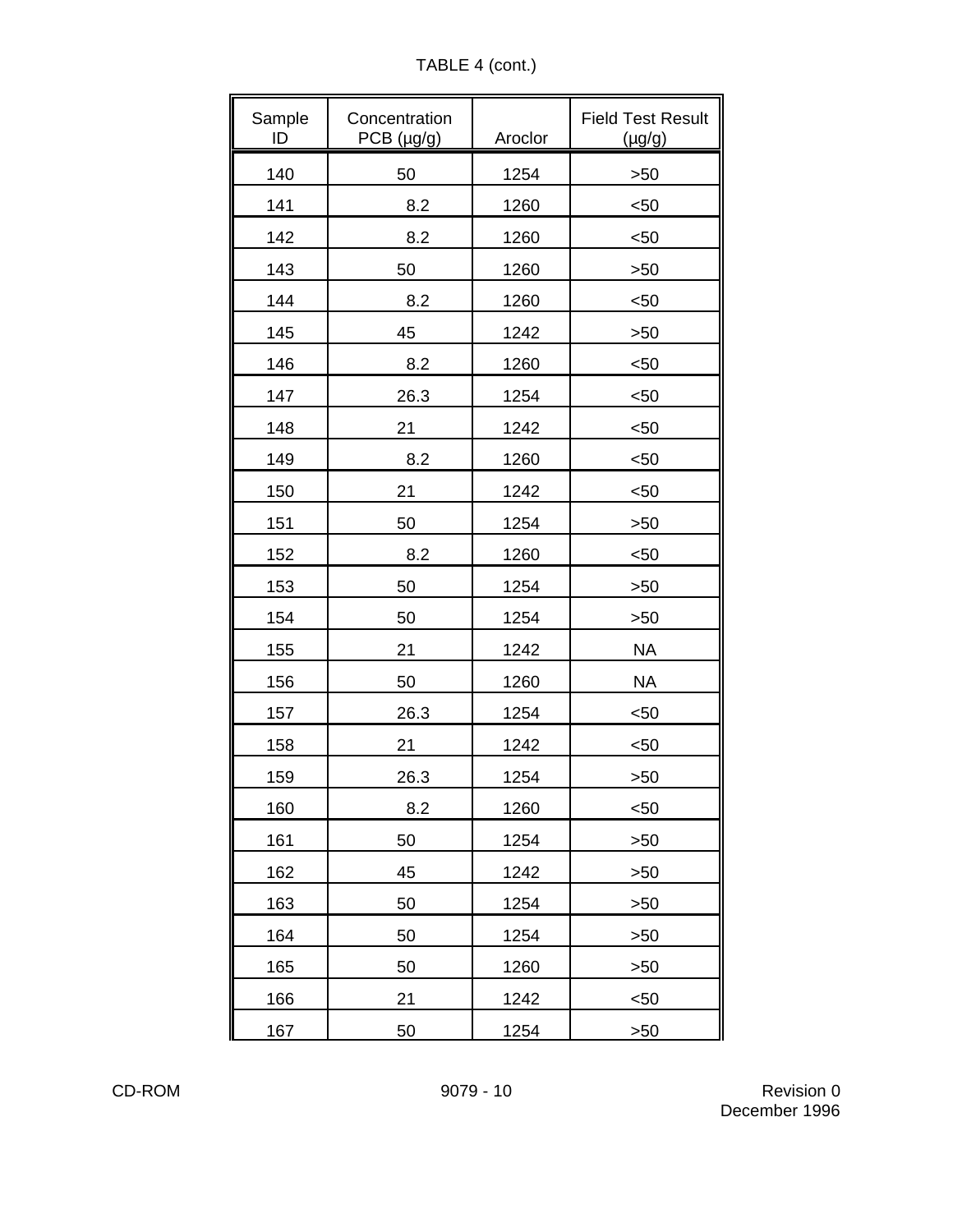TABLE 4 (cont.)

| Sample<br>ID | Concentration<br>PCB (µg/g) | Aroclor | <b>Field Test Result</b><br>$(\mu g/g)$ |
|--------------|-----------------------------|---------|-----------------------------------------|
| 168          | 50                          | 1260    | >50                                     |
| 169          | 45                          | 1242    | >50                                     |
| 170          | 50                          | 1260    | $50$                                    |
| 171          | 50                          | 1260    | >50                                     |
| 172          | 21                          | 1242    | $50$                                    |
| 173          | 50                          | 1260    | >50                                     |
| 174          | 8.2                         | 1260    | $50$                                    |
| 175          | 45                          | 1242    | >50                                     |
| 176          | 8.2                         | 1260    | $50$                                    |
| 177          | 8.2                         | 1260    | $50$                                    |
| 178          | 45                          | 1242    | >50                                     |
| 179          | 26.3                        | 1254    | >50                                     |
| 180          | 50                          | 1254    | >50                                     |
| 181          | 45                          | 1242    | >50                                     |
| 182          | 45                          | 1242    | >50                                     |
| 183          | 21                          | 1242    | $50$                                    |
| 184          | 26.3                        | 1254    | >50                                     |
| 185          | 50                          | 1254    | >50                                     |
| 186          | 21                          | 1242    | $50$                                    |
| 187          | 50                          | 126     | >50                                     |
| 188          | 50                          | 1254    | >50                                     |
| 189          | 26.3                        | 1254    | $50$                                    |
| 190          | 8.2                         | 1260    | $50$                                    |
| 191          | 21                          | 1242    | $50$                                    |
| 192          | 8.2                         | 1260    | $50$                                    |
| 193          | 45                          | 1242    | >50                                     |
| 194          | 8.2                         | 1260    | $50$                                    |
| <u>195</u>   | 21                          | 1242    | $50$                                    |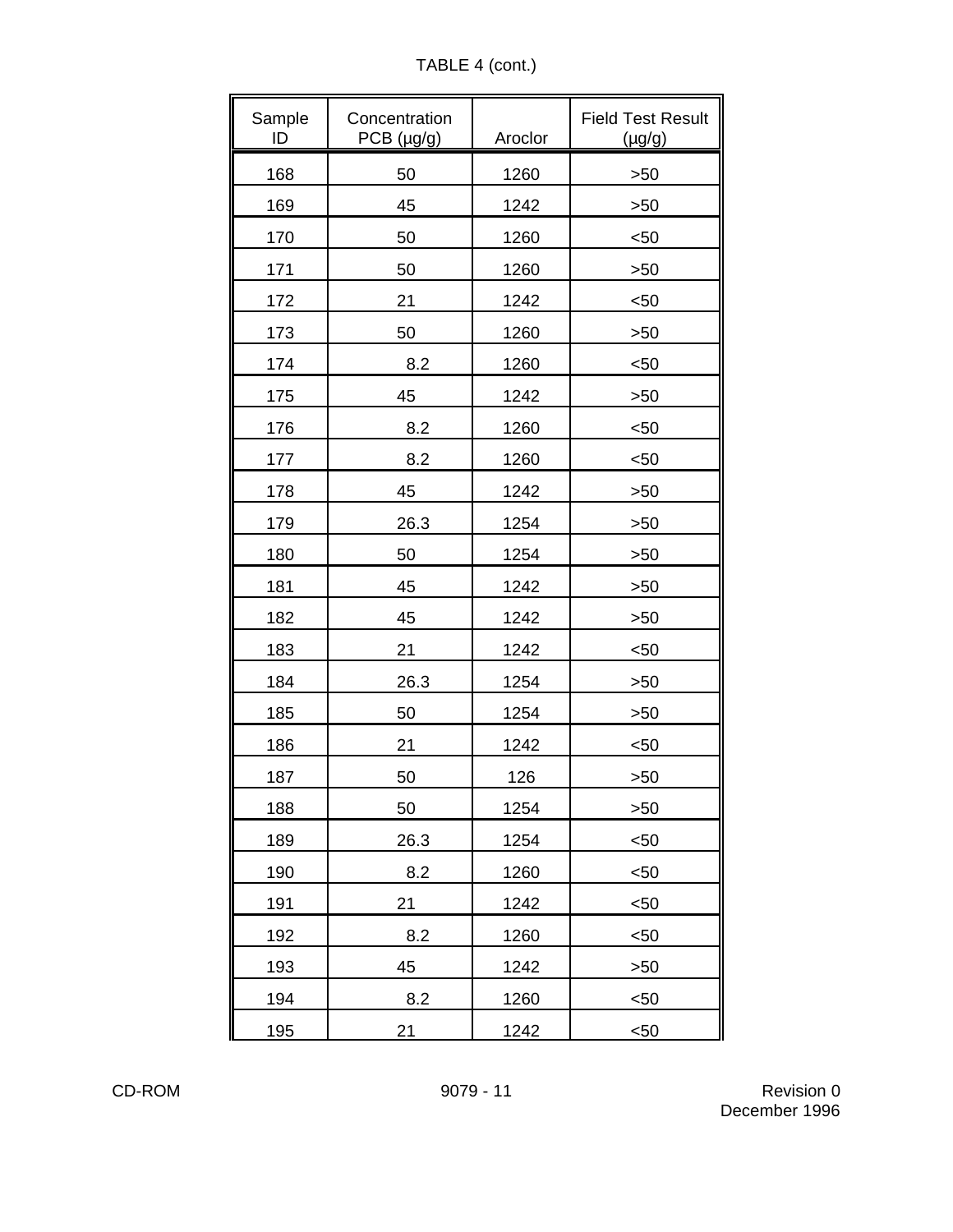TABLE 4 (cont.)

| Sample<br>ID | Concentration<br>PCB (µg/g) | Aroclor | <b>Field Test Result</b><br>$(\mu g/g)$ |
|--------------|-----------------------------|---------|-----------------------------------------|
| 196          | 26.3                        | 1254    | >50                                     |
| 197          | 50                          | 1260    | >50                                     |
| 198          | 50                          | 1260    | >50                                     |
| 199          | 26.3                        | 1254    | >50                                     |
| 200          | 45                          | 1242    | >50                                     |
| 201          | 21                          | 1242    | >50                                     |
| 202          | 8.2                         | 1260    | $50$                                    |
| 203          | 21                          | 1242    | $50$                                    |
| 204          | 45                          | 1242    | >50                                     |
| 205          | 50                          | 1254    | >50                                     |
| 206          | 50                          | 1254    | >50                                     |
| 207          | 26.3                        | 1254    | <b>NA</b>                               |
| 208          | 50                          | 1254    | >50                                     |
| 209          | 50                          | 1254    | >50                                     |
| 210          | 50                          | 1260    | >50                                     |
| 211          | 45                          | 1242    | >50                                     |
| 212          | 21                          | 1242    | $50$                                    |
| 213          | 50                          | 1260    | >50                                     |
| 214          | 50                          | 1260    | >50                                     |
| 215          | 8.2                         | 1260    | $50$                                    |
| 216          | 8.2                         | 1260    | $50$                                    |
| 217          | 50                          | 1260    | >50                                     |
| 218          | 45                          | 1242    | >50                                     |
| 219          | 26.3                        | 1254    | >50                                     |
| 220          | 26.3                        | 1254    | >50                                     |
| 221          | 21                          | 1242    | >50                                     |
| 222          | 45                          | 1242    | >50                                     |
| 223          | 45                          | 1242    | >50                                     |